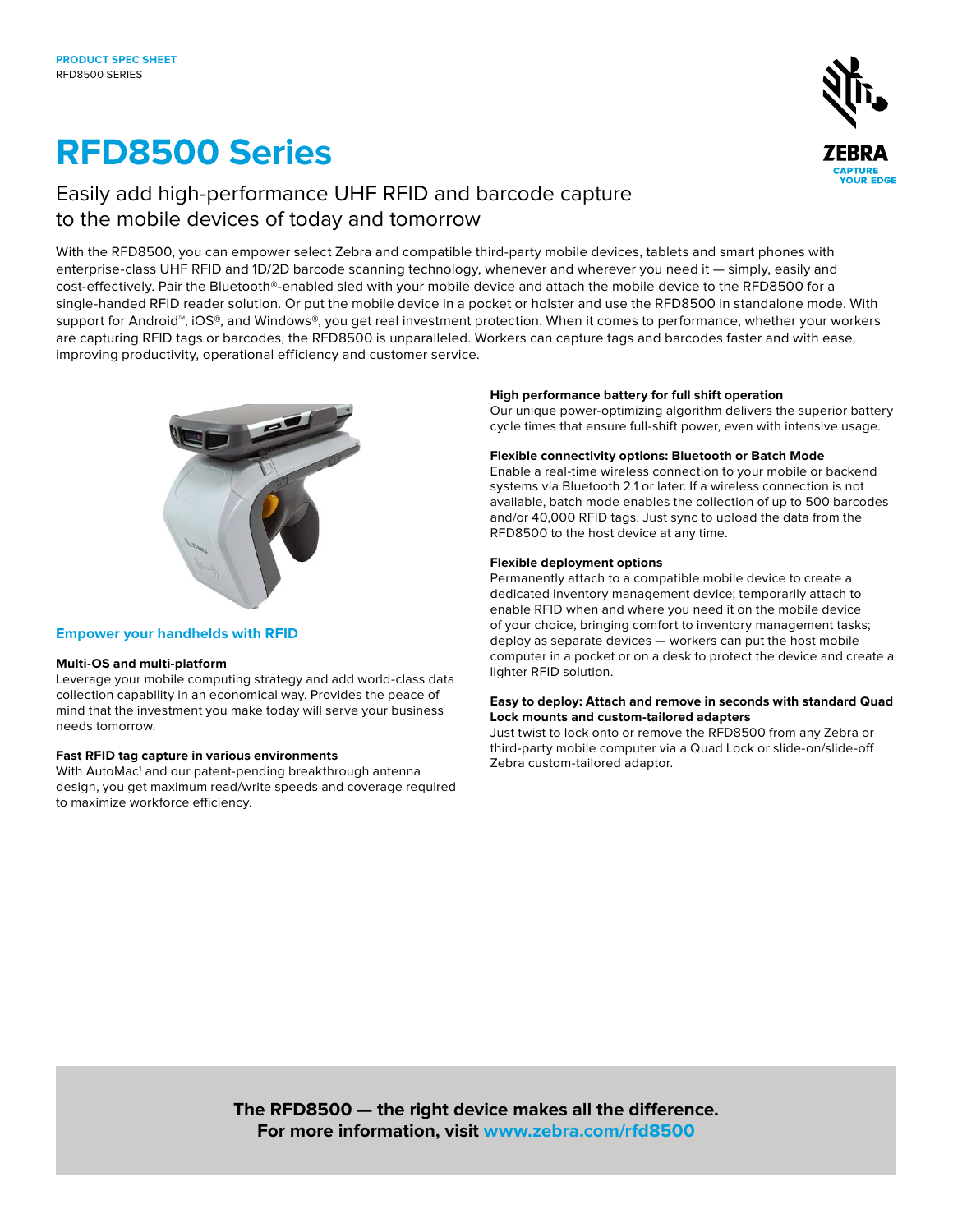#### **Prevent counterfeiting and protect consumer privacy with EPC Global Gen2 v2**

Protect profitability, customer safety and privacy with some of the latest RFID features. Cryptographic tag authentication provides extensive protection against tag cloning, allowing you to deploy non-clonable tags to prevent counterfeit product from entering your supply chain. In addition, the RFD8500 allows businesses to protect consumers' post-sales privacy. For instance, when a purchased product is returned for a full refund or exchange, the data is hidden until a tag is interrogated by the RFD8500 with an untraceable privilege.

#### **Instantly capture any printed or electronic 1D/2D barcode**

Zebra's SE4710 enterprise-class imager offers proprietary PRZM Intelligent Imaging technology, a megapixel sensor and advanced optics for lightning-fast capture of 1D and 2D barcodes — even if they are dirty, damaged or poorly printed.

#### **Easily toggle between RFID and barcode scanning**

Users can simply tap on a button to switch between RFID and barcode scanning modes on the fly, maximizing ease-of-use and productivity.

#### **Fast and easy application development with Zebra's unique ZETI protocol**

Our powerful Zebra Easy Text Interface (ZETI) can be used across many OS platforms, reducing the need to utilize a Software Development Kit (SDK) to integrate RFD8500 features into your application. This human readable ASCII protocol makes it fast and easy for the host to communicate with RFD8500 without the need to create an actual application, reducing application development time and cost.

#### **Enterprise-class charging solutions for easy power management**

The RFD8500 is compatible with the Zebra TC55 broad eco-system of charging accessories, potentially reducing or even eliminating the need to purchase charging solutions.

#### **Deploy all around the world**

The RFD8500 offers the style you need for customer-facing areas as well as the durability for all-day everyday business use, making it ideal in just about every industry. And with regulatory approvals for over 80+ countries, the RFD8500 can be deployed globally across your operations.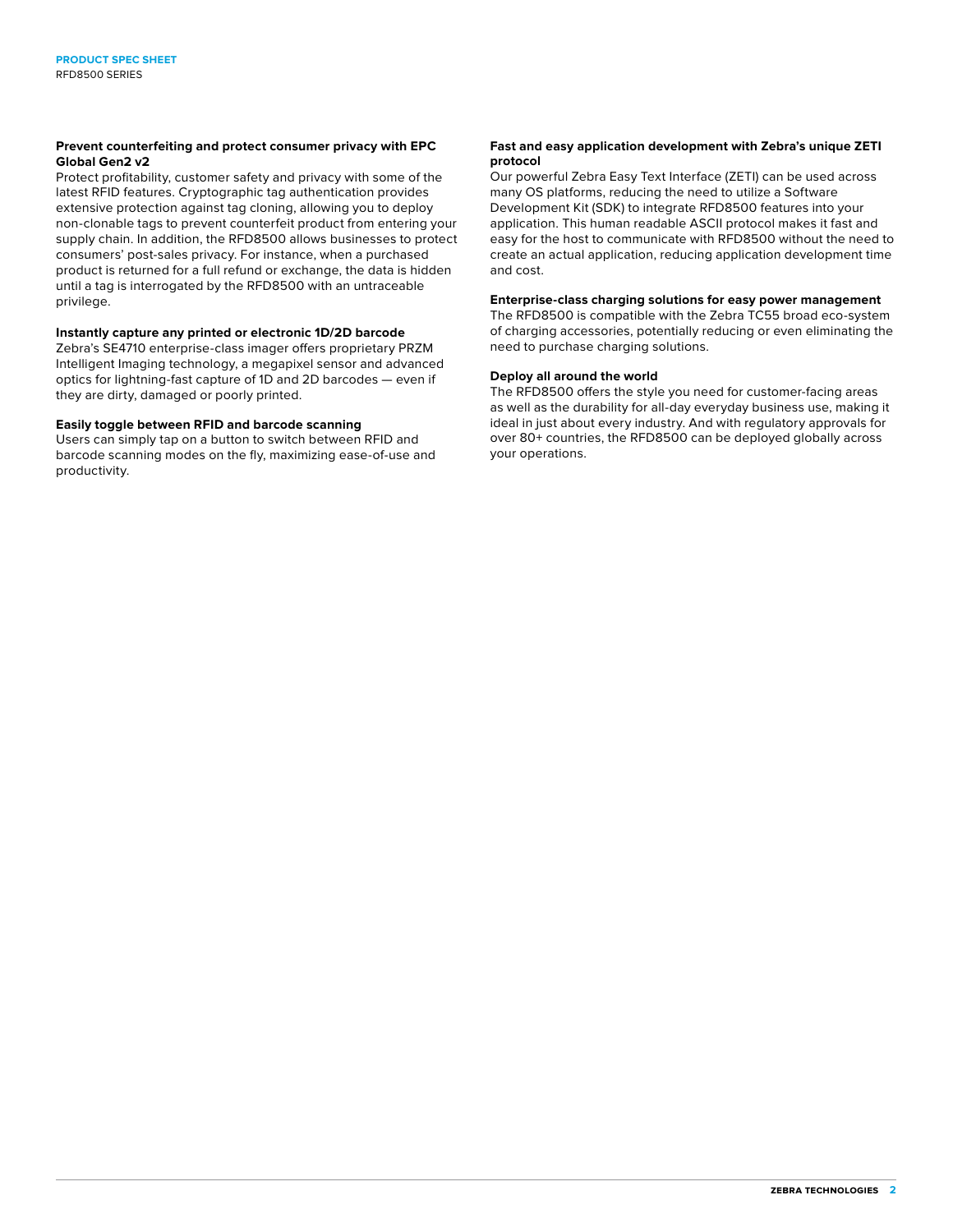## **Specifications**

| <b>Physical Characteristics</b>             |                                                                                            |
|---------------------------------------------|--------------------------------------------------------------------------------------------|
| <b>Dimensions</b>                           | 5.1 in. H x 3.1 in. W x 7.3 in. I<br>13 cm H $\times$ 8 cm W $\times$ 18.5 cm L            |
| Weight                                      | Imager Version: 15.3 oz./~435 grams;<br>Non-Imager version: 15.3 oz./~430 grams            |
| Power                                       | PowerPrecision Li-Ion battery, 4410 mAh                                                    |
| <b>Configurations</b>                       | RFID-only or RFID with SE4710 Imager                                                       |
| <b>Notification</b>                         | LED and audible tone                                                                       |
| User Input                                  | Trigger, 3 push button switch                                                              |
| <b>RFID Performance</b>                     |                                                                                            |
| <b>Standards Supported</b>                  | EPC Class 1 Gen 2: EPC Gen2 V2                                                             |
| <b>RFID Engine</b>                          | Zebra Proprietary Radio Technology                                                         |
| <b>Fastest Read Rate</b>                    | 900+tags/sec                                                                               |
| <b>Nominal Read</b><br>Range                | $20+ft/6+m$                                                                                |
| <b>Frequency Range/</b><br><b>RF Output</b> | US: 4.5 - 34.5 dBm<br>EU: 4.5 - 34.5 dBm<br>JP (LBT): 4.5 - 33 dBm<br>$JP: 4.5 - 27.5$ dBm |
| <b>Batch Mode</b><br>Memory                 | Store 40,000+ RFID Tags, 500 barcode                                                       |
| <b>User Environment</b>                     |                                                                                            |
| <b>Drop Specification</b>                   | Multiple 4 ft./1.2 m drops to concrete (0° to 40° C)                                       |
| Tumble<br><b>Specification</b>              | 1000 drops (500 tumbles, 1.6 ft./0.5 m)<br>at room temperature                             |
| Operating Temp.                             | -10°C to 40°C/14°F to 104°F                                                                |
| Storage Temp.                               | -40°C to 70°C/-40°F to 158°F                                                               |
| Charging Temp.                              | 0°C to 40°C/14°F to 104°F                                                                  |
| Humidity                                    | 5-85% non-condensing                                                                       |
| Electrostatic<br><b>Discharge</b>           | +/-15kV air discharge<br>+/-8kV direct discharge<br>+/-8kVdc indirect discharge            |
| Sealing                                     | <b>IP52</b>                                                                                |

| Communication                                    |                                                                                                                                                                                                                        |
|--------------------------------------------------|------------------------------------------------------------------------------------------------------------------------------------------------------------------------------------------------------------------------|
| Bluetooth                                        | <b>Bluetooth Version 2.1</b><br>SPP profile<br><b>HID Profile</b><br>Apple iAP2/MFi                                                                                                                                    |
| <b>Bluetooth Class</b>                           | $\mathfrak{D}$                                                                                                                                                                                                         |
| <b>Bluetooth Pairing</b>                         | Secure Simple Pairing 'just works' method                                                                                                                                                                              |
| Compatible<br><b>Host Devices</b><br>(Bluetooth) | Devices with Android 4.4 or iOS 8 OS                                                                                                                                                                                   |
| <b>Accessories</b>                               |                                                                                                                                                                                                                        |
| <b>External Interface</b>                        | MicroUSB Connector and Charging<br>Cradle-based charging                                                                                                                                                               |
| <b>Other Accessories</b>                         | Adapter mounts for Enterprise Zebra Mobile<br>Computers; Quad lock adapter for variety of<br>smart phones                                                                                                              |
| Regulatory                                       |                                                                                                                                                                                                                        |
| <b>EMI/EMC</b>                                   | FCC Part 15 Subpart B Class B; ICES 003 Class B;<br>EN 301 489-1; EN 301 489-3; EN 301 489-17;<br>EN 55022 Class B; EN55024; EN 55032 Class B                                                                          |
| <b>Electrical Safety</b>                         | UL 60950-1, CAN/CSA C22.2 No. 60950-1,<br>IEC 60950-1. EN 60950-1                                                                                                                                                      |
| <b>RF Exposure</b>                               | EU: EN 50364, EN 62479; USA: FCC Part 2<br>(Section 2.1091), OET Bulletin 65 Supplement C;<br>Canada: RSS-102                                                                                                          |
| <b>RFID/Bluetooth</b>                            | EU: EN 300 328, FCC Part 15 Subpart C;<br>Canada: RSS-247                                                                                                                                                              |
| Warranty                                         |                                                                                                                                                                                                                        |
| statement, go to: http://www.zebra.com/warranty  | Subject to the terms of Zebra's hardware warranty statement, the<br>RFD8500 is warranted against defects in workmanship and materials for<br>a period of 1 (one) year from the date of shipment. For complete warranty |
| <b>Footnotes</b>                                 |                                                                                                                                                                                                                        |

1. AutoMac is a self-optimizing radio feature that automatically adapts to fast tag reading in various environments.